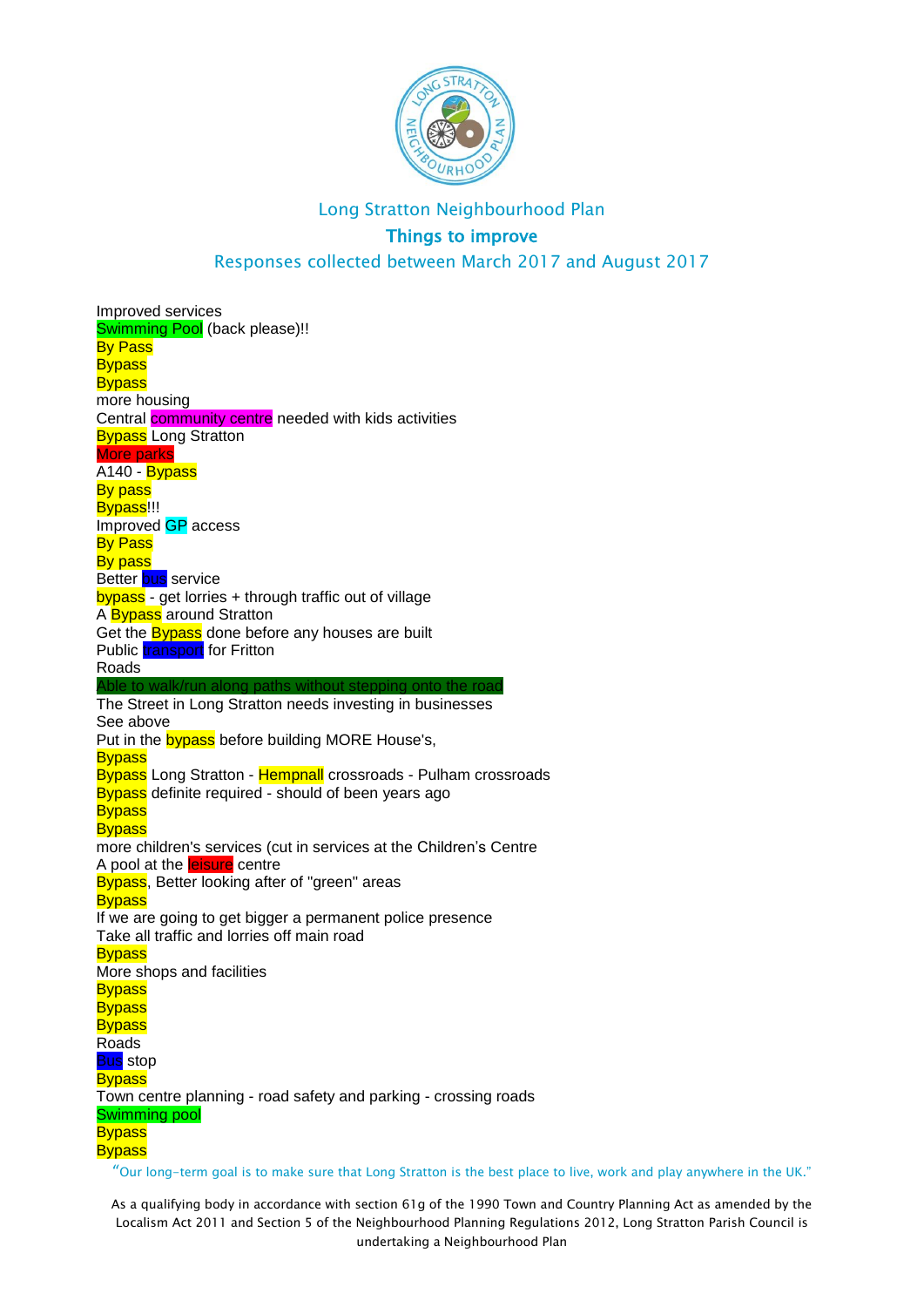

# Things to improve

Responses collected between March 2017 and August 2017

More **sports facilities** More shops **Bus** route + times **Bypass Bypass** See too pavement **Schools Bypass** Stop traffic and lorries through centre - make pedestrian Better bus service Not build more houses Stop influx of people Build housing estates on village outskirts not right up close and personal A Long Stratton bypass Improve road structure Get Lidl to open store Bypass without thousands of houses being built with it, if so will need to provide more food shops & Doctors surgery Build the promised bypass without taking on thousands of new people/homes Re-direction/correction of SATNAVs to re-direct traffic from Brand's Lane, Hall Rd + Picton Rd - this is being used as a 'rat run' Extra facilities in lieu of more people A 25m swimming pool open to all **Bypass** 1&2 schools & Doctors as the village grows into a town Build public spaces I like LS bypass asap Proper pedestrian **crossing** at Flowerpot Lane Better eating places/pubs McDonalds! Try to keep the dogs away from some areas Open spaces **Community centre Bypass** Better public **transport** Controlled parking nr school Better doctors surgery - more capacity Access to Ind estates to promote business Being clear about plans Reduce traffic More small business Speed cameras in village Flowerpot Lane needs a pedestrian crossing to make safe for children. Better Pub Build on other side of main road Swimming pool A swimming pool Roundabout at Hempnall crossroads **By pass** 

"Our long-term goal is to make sure that Long Stratton is the best place to live, work and play anywhere in the UK."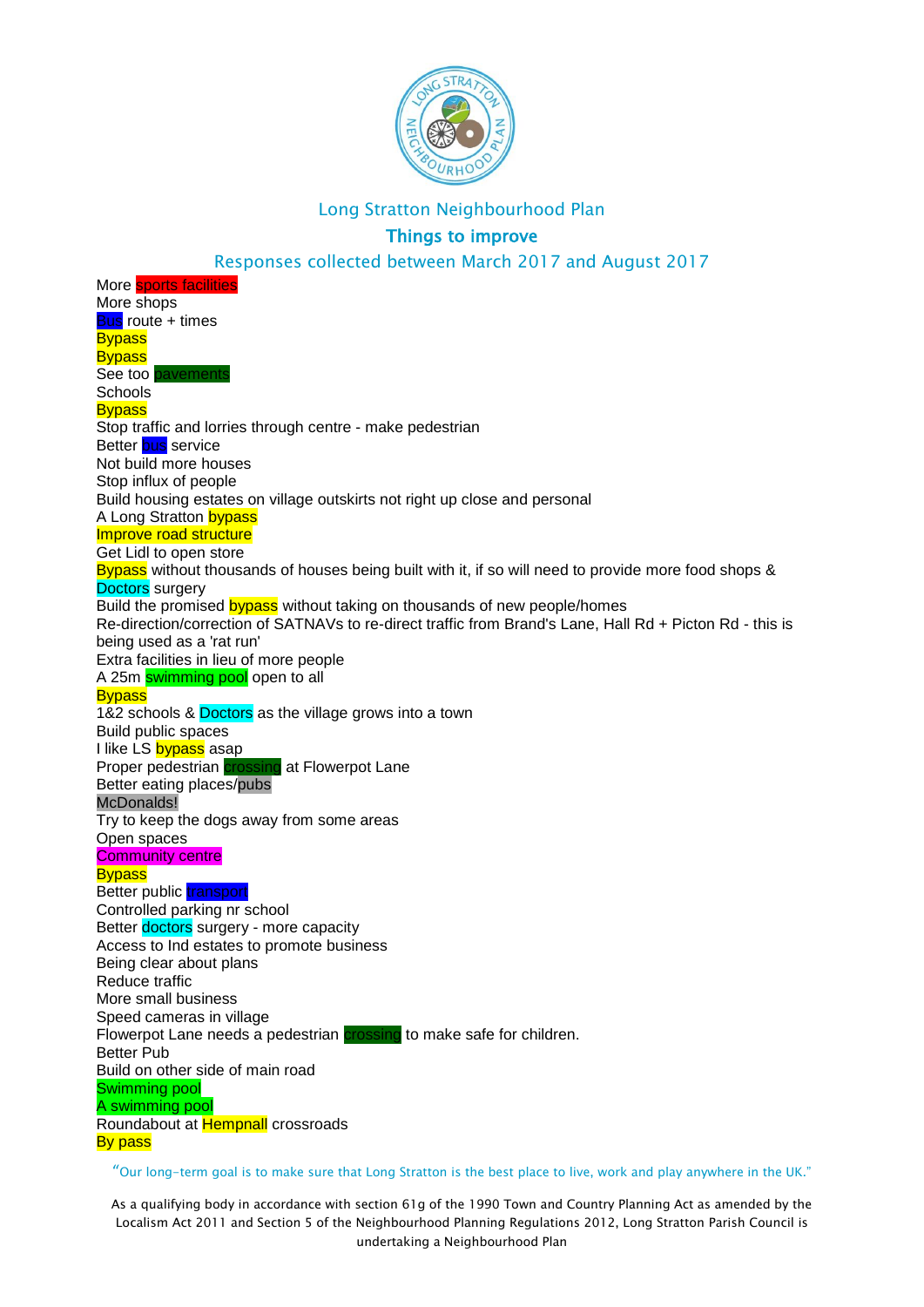

# Things to improve

### Responses collected between March 2017 and August 2017

More Policing **Bypass** from Pulham to **Hempnall** crossroad Regular litter picks Less traffic Get the **bypass** plans right Speeding It's too late due to poor planning Build a bypass start with A1401/B1527 crossroad Divert traffic away from centre Build the **bypass Bypass** Public swimming pool By Pass cinema more affordable housing bypass bypass controlled growth with little disruption **bypass** long Stratton bigger skate park swimming pool A by pass Expansion of **community** green areas to incorporate dog walking and play areas Community to take over the swimming pool By pass Expansion of community green areas to include dog walking and play areas Set up a structure to develop self help **By pass By pass 6th** form provision Open spaces with tree planting to soften developments Financial contribution to St Mary's church By pass Improved road system Re-route A140 with roundabout at Hempnall crossing A central focal point I.e. A village green Swimming pool **Bypass** better parking facilities bypass ASAP Better walk/running tracks to countryside. By-pass. Village bypass. Footpath improvements in A140 Urgent building of Long Stratton bypass. **6th Form in local schools. Bypass** bypass Later buses to and from Norwich every day for e.g. theatre.

"Our long-term goal is to make sure that Long Stratton is the best place to live, work and play anywhere in the UK."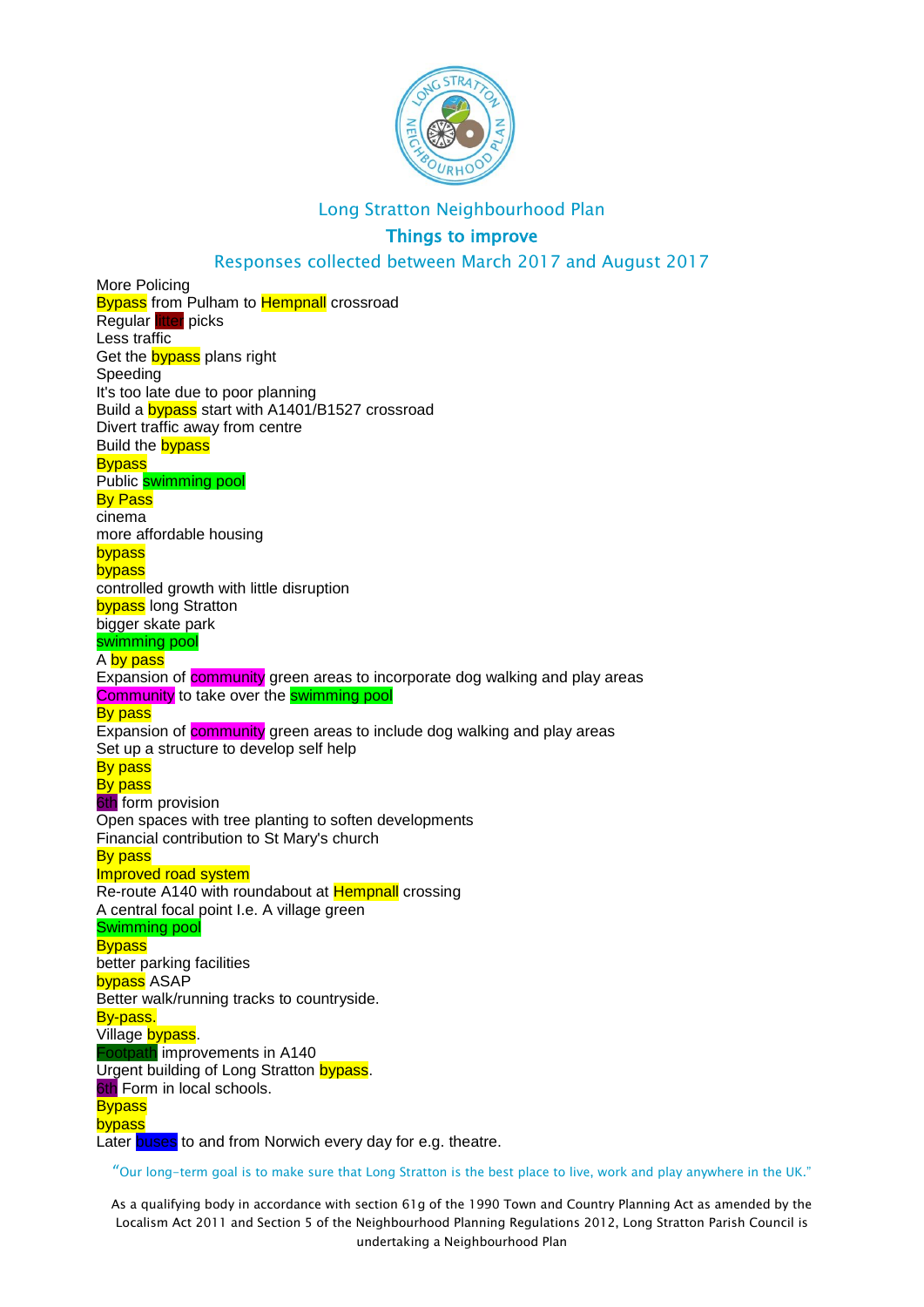

# Things to improve

### Responses collected between March 2017 and August 2017

By-pass. Bypass. bypass (boundary road) stop agreeing to more houses being built decent pub public transport - especially in the evening bypass Defined centre of village, village market or green. bypass **Bypass** the village. doctors surgery A bypass to somehow improve The Street Bypass to stop traffic jams on A140. expand schools Improve or expand essential services. They will struggle to cope, especially with more houses. Make Manor Road one way, it would save a lot of animosity of parking on side of road at school times. Build a bypass Safe access to Long Stratton in the event of a bypass being built.ie: Hall lane from the east, crossroads would be too dangerous. improve a140/transport and associated infrastructure bypass **Bypass** Long Stratton. bypass **Community Centre** and a Cinema better appointments at Doctors better bus service i.e. on time bypass asap Bank bypass more doctors / appointments Large Community Centre, for elderly & disabled people to use frequently more activities **Bypass Hempnall Crossroads Roundabout** bypass By-Pass more litter bins Roundabout at Hempnall crossroads Swimming pool have a bank back Limit further new development community centre A Community Centre like in Poringland Recruit More Drs or open another surgery Main road bypass to help create a more pleasant village centre Better investment and resources at doctor's and schools **Bypass Bypass** 

#### "Our long-term goal is to make sure that Long Stratton is the best place to live, work and play anywhere in the UK."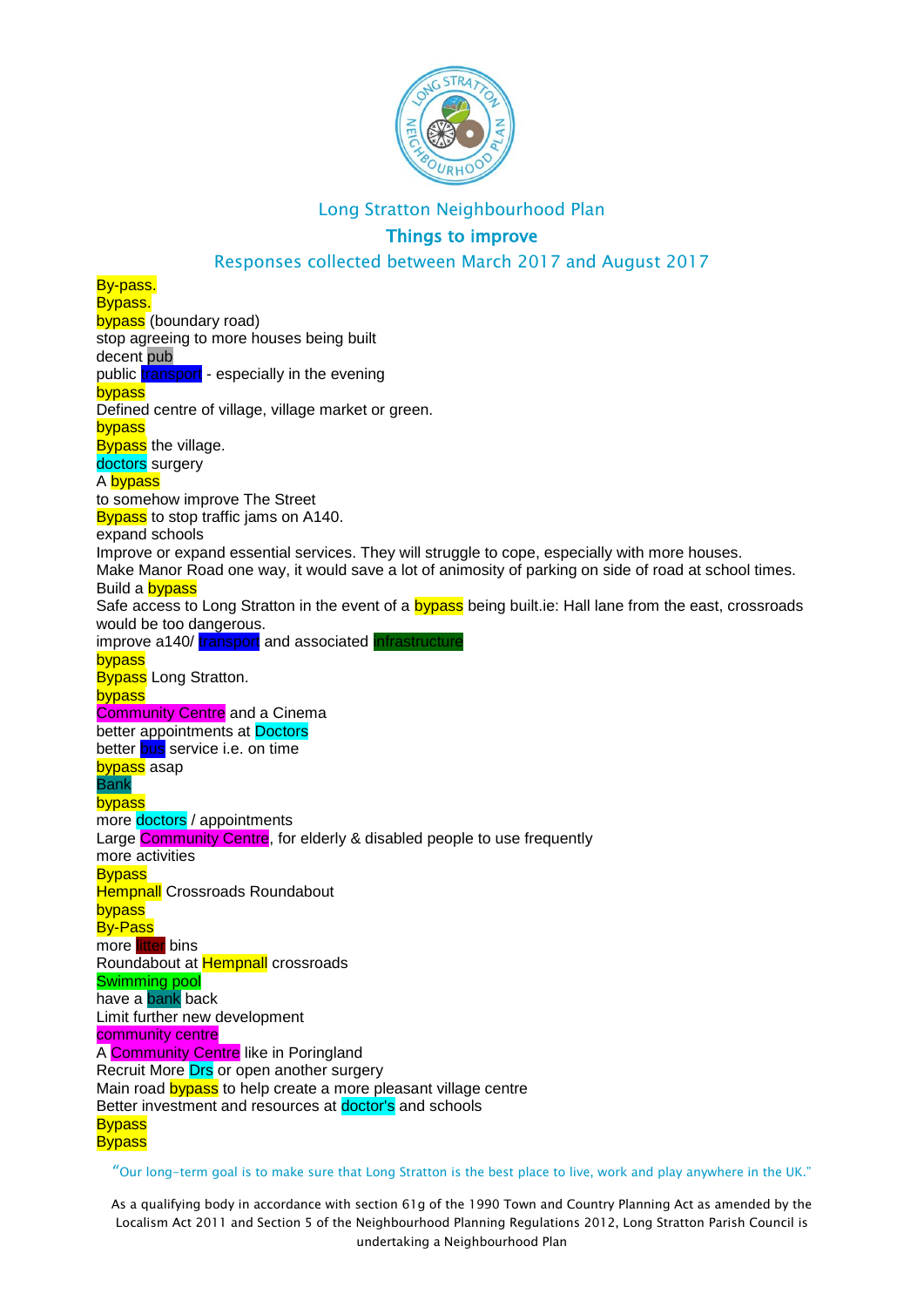

# Things to improve

### Responses collected between March 2017 and August 2017

#### A RYPASS

Provide a **by-pass** to reduce traffic and associated pollution Traffic calming Larger sports centre facilities i.e. Swimming pool Please try to get on with building a Long Stratton bypass which should continue up to a new Hempnall roundabout', replacing the dangerous staggered crossroads on the A140. a proper bypass would make a huge difference Build the Long Stratton bypass now Ease traffic congestion through Long Stratton More traffic patrols in the area I am not really involved in the village as I work full time so am not really qualified to answer Better pedestrian links throughout the village Limit the Long Stratton development area to Long Stratton A bypass (I know - it's on the cards) Complete the proposed bypass review of schools, doctors, The new homes planned to help pay for the **bypass** should be built on the agreed development areas before other sites are developed Make social housing tenants maintain their gardens to an acceptable standard Improve road system **Bypass** Build a **by-pass** sooner rather than later !!!!!!! bypass **Bypass** the A140 More facilities such as **doctors** dentists **Bypass** Make **Hempnall** crossroads safer Better quality cafes, pubs, restaurants Build a swimming pool The **bypass Bypass** funding for the **doctors** and schools to improve doctors prevision, get a 6th form college at the high school The bypass should be to the West of the A140 to service the Industrial Estate, Doctors, Schools, Council offices, Saffron, Leisure Centre Improve infrastructure starting with **bypass** Enforcement of littering / dog fouling offences. Better sports/recreation facilities Clear the pathways/ roadside of overgrown hedges & grass areas A community swimming pool - would bring business from other villages and can be used by all demographic groups Increased sporting facilities **Bypass** More car parking spaces By pass the A140 badly needed **Bypass Bypass** DNA all dogs in order to safe guard the **community** at large. Having a **bypass** Speed limit moved further from lime tree avenue to reduce danger of pulling into avenue and businesses

"Our long-term goal is to make sure that Long Stratton is the best place to live, work and play anywhere in the UK."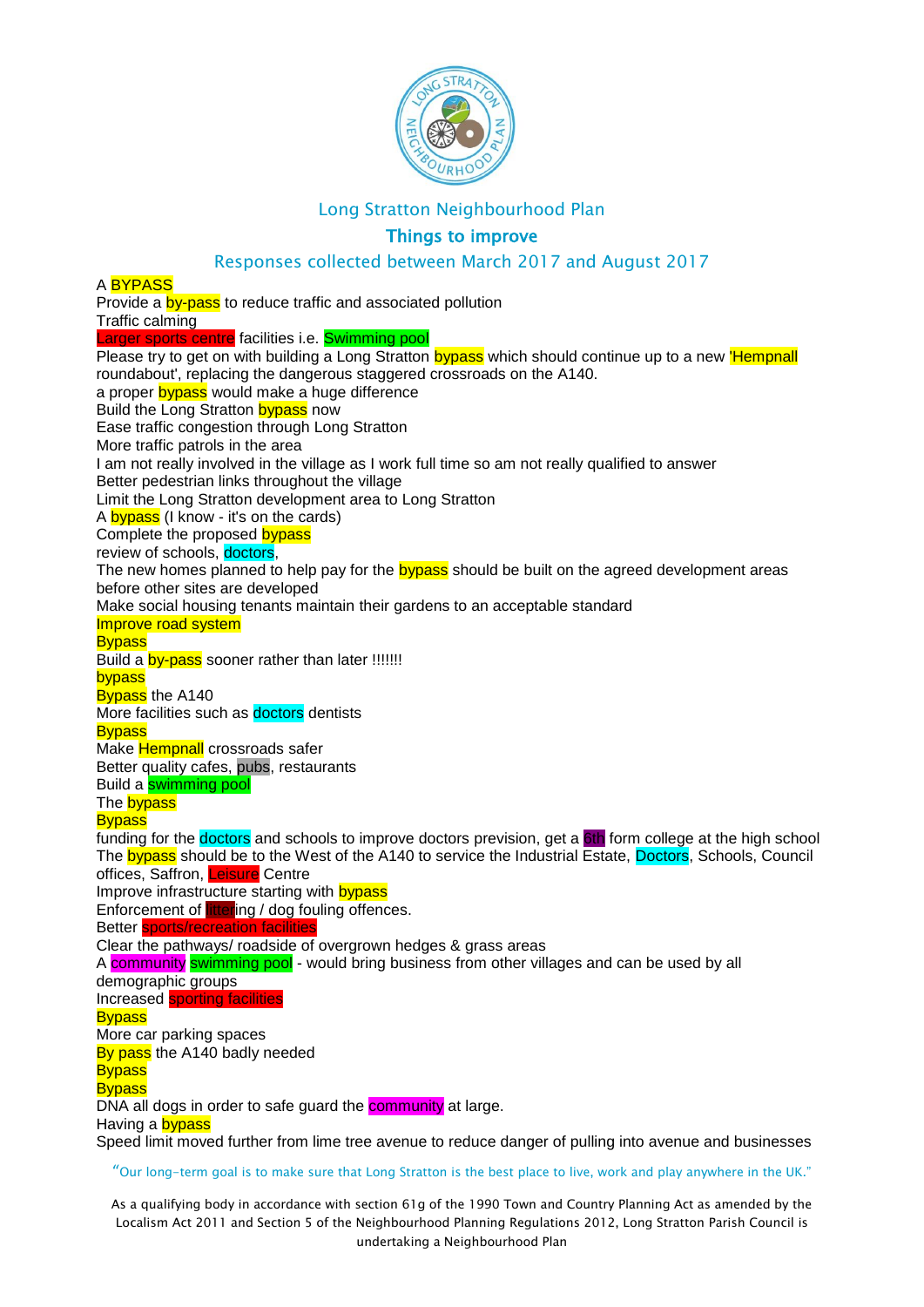

#### Things to improve

#### Responses collected between March 2017 and August 2017

BYPASS a sensible by pass starting at the **Hempnall** crossroads to pass TG Garrett Better sports facilities More car parking at playing field **Better Roads** New sports complex at playing field Better sports facilities and clubhouse A new central sports facility with parking and room for social activities where more people including youngsters can get together More multi use facilities i.e. Sports pitches and club house, modern community hall, Leisure Centre improvements Cheaper Leisure facilities **Doctors** Kids activities Swimming pool Improved park Roundabout at Tasburgh crossroads More special events Improved eating out options A better supermarket need to increase capacity at GPs and schools community/village centre A central community green area with a heart shaped Meer/Pond Up keep of roads - verge Public transport for Fritton (verges) Clubs/societies never run for long as people don't commit improve pavements More Doctors Village need more maintenance Good selection of shops - electrical - greengrocers No development A bank bypass! A dog park and Sorting out who can use the car park by chemist, who actually parks there Speed & access on St Michaels Rd Bypass to get rid of lorries of road for ever Proper bus services to Diss - regular and new buses Local Shops More village infrastructure - Schools, leisure area - community centre Better policing - no community police Proper Town centre with shops all together - Sainsburys local Community centre Star Lane double needs to be made to ---- bikes lane **Community Centre** Community centre Amenities for ages New housing in Long Stratton Better parks + Playgrounds Less business rates

"Our long-term goal is to make sure that Long Stratton is the best place to live, work and play anywhere in the UK."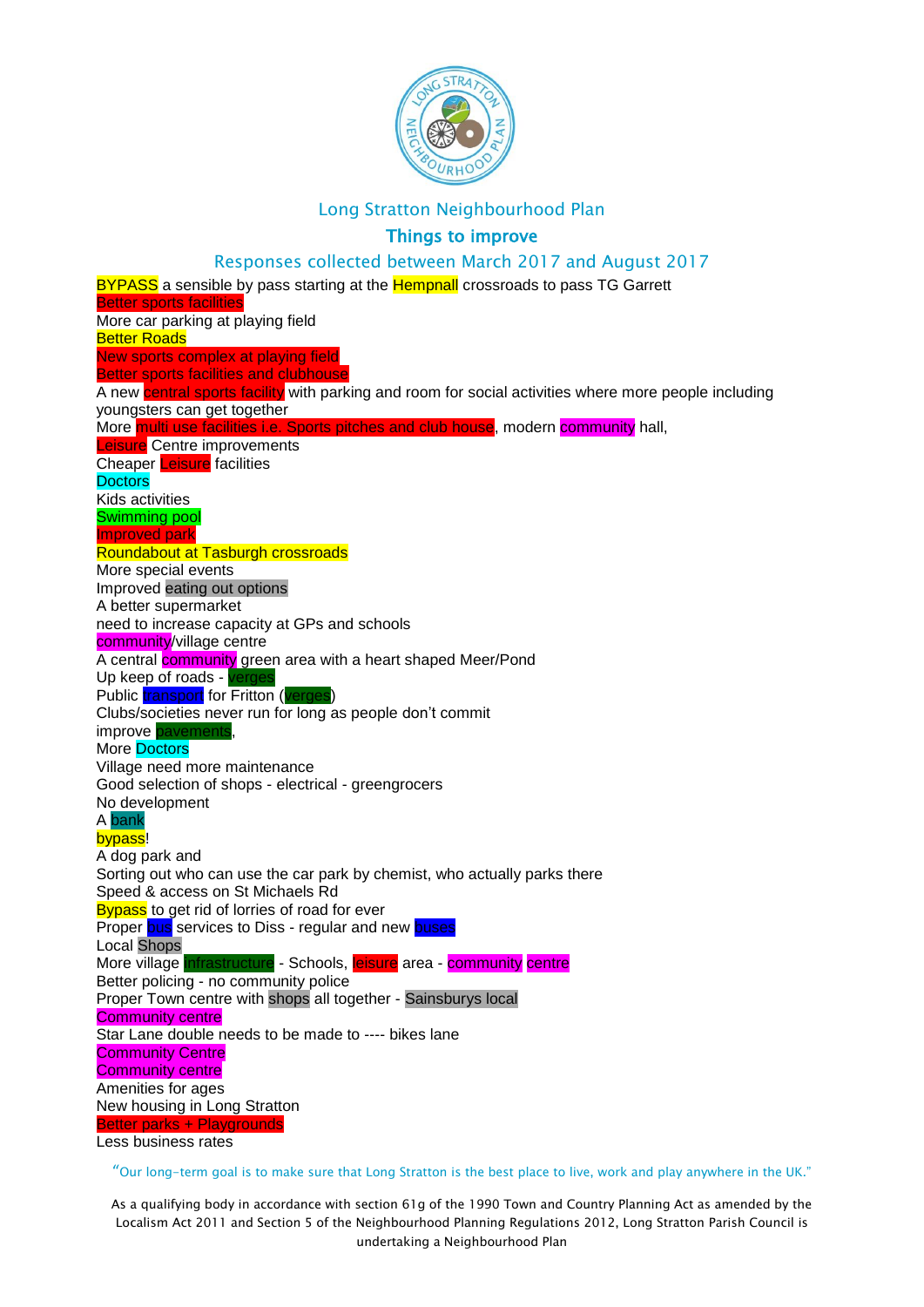

# Things to improve

Responses collected between March 2017 and August 2017

**Bypass** - needs speed limits Decent large **community centre** with social club Doc surgery s overhanging **Doctors** National pub - with proper meals and food Cinema + a Frank and Benny restaurant More amenities Improve Schooling More control - not allowing village to be spoiled Consider us and our homes and outlook A community centre with a dedicated computer room for a computer club Improve shopping locally Straighten and widen the bends between LS and Wacton Bank Bypass! A village meat Community central Regular police support Re-open swimming pool to public Swimming pool More cycle paths Central car park More cycle paths! **Doctors Bypass** Swimming pool Improve B/Band & mobile signals More activities offered at the **leisure** centre **Hempnall** crossroads Sufficient facilities for new houses (health care) Better speed control Bypass would reduce traffic to get in and out of LS Swimming Pool Swimming pool A variety of shops i.e. clothes and shoes **6th Form at the high school** newsagents in Flowerpot Lane area Another bank/ building society Street furniture needs a good clean Facilities for teenagers As village growing a bank Doctors and schools to be planned before housing Industrial units on wrong side of village More police presence Ensure residents follow rules of covenants Open swimming pool to the public More **GPs** at surgery seating in **bus** shelter

"Our long-term goal is to make sure that Long Stratton is the best place to live, work and play anywhere in the UK."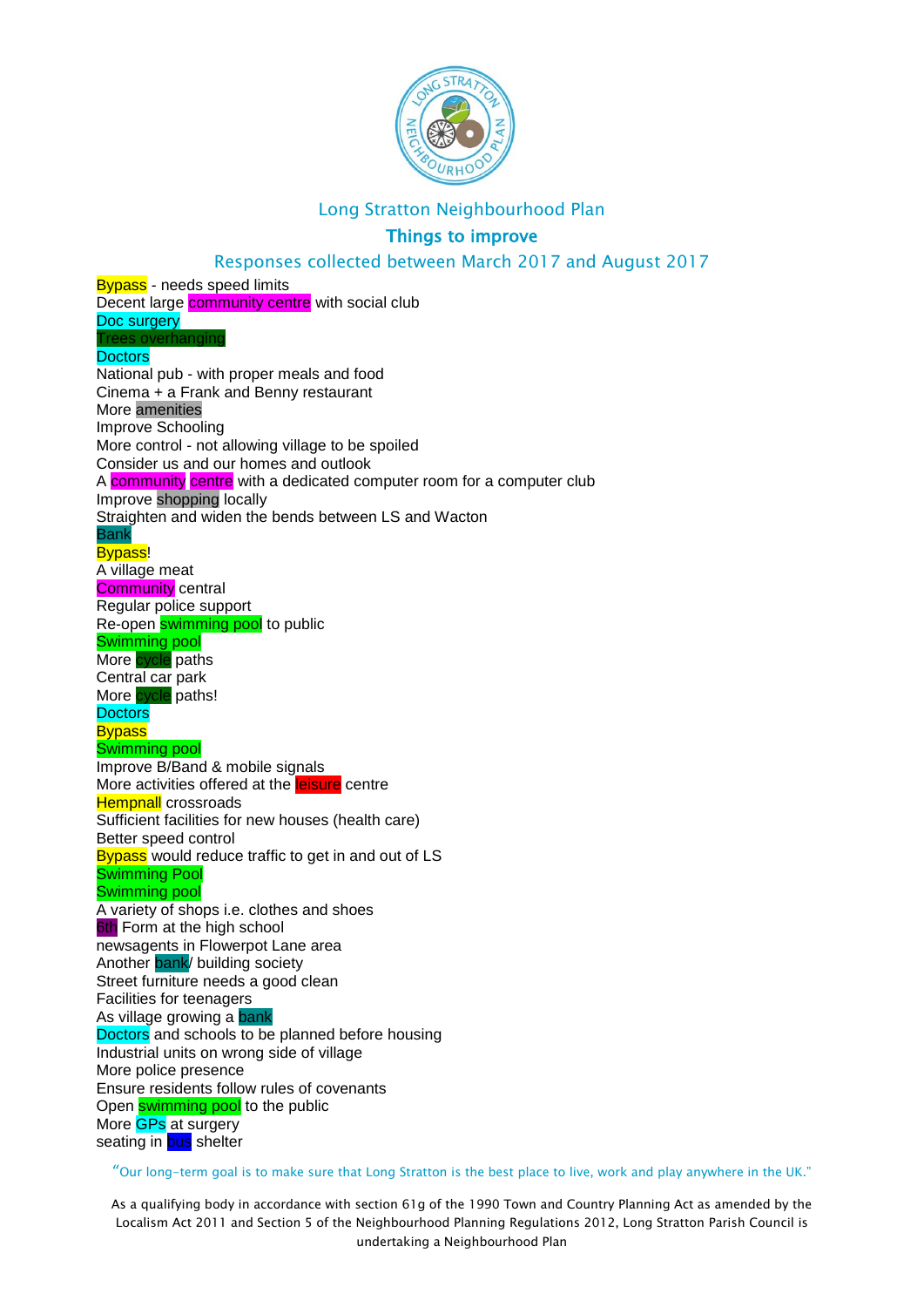

# Things to improve

#### Responses collected between March 2017 and August 2017

"Our long-term goal is to make sure that Long Stratton is the best place to live, work and play anywhere in the UK." **McDonalds** extend the **bypass** to incorporate **Hempnall** crossing better communal facilities (new village hall, social club) more shops growth shouldn't be at the mercy of speculative house buying more social events to bring everyone together (like today) swimming pool more activities for young people Make use of historic buildings for reuse Layered infrastructure to go hand in hand with any existing and future development Regular litter picks in partnership with high school where most waste comes from New infrastructure including fit for purpose NHS surgery, swimming pool, leisure centre Layered infrastructure to go hand in hand with existing and future development Consultation **community** engagement **By pass** Public swimming pool Design to compliment existing buildings By pass west of Long Stratton **By pass** Keep green spaces Public swimming pool **Greengrocer** itter bins proper junction/island at Hempnall **Bypass Community** centre. Facilities to be improved in line with additional housing. Add pelican *crossing* to Flowerpot Lane lights. Visible and effective policing. Reduce / remove heavy goods vehicles from A140 through village. Flashing speed sign for uphill traffic. wildlife, owls, newts etc More police around Reduce anti-social behaviour More **community** facilities especially on eastern/southern side of village. sixth form on the high school bring back village life community centre community centre improve village hall Community centre, like Poringland has got. upgrade - replace village hall Look after grass areas and put flowers to brighten village up. schools Well planned road system in new development, access from proposed roundabouts not through existing village. more facilities for young adults Need more parking near shops so more businesses will come. expand doctor's surgery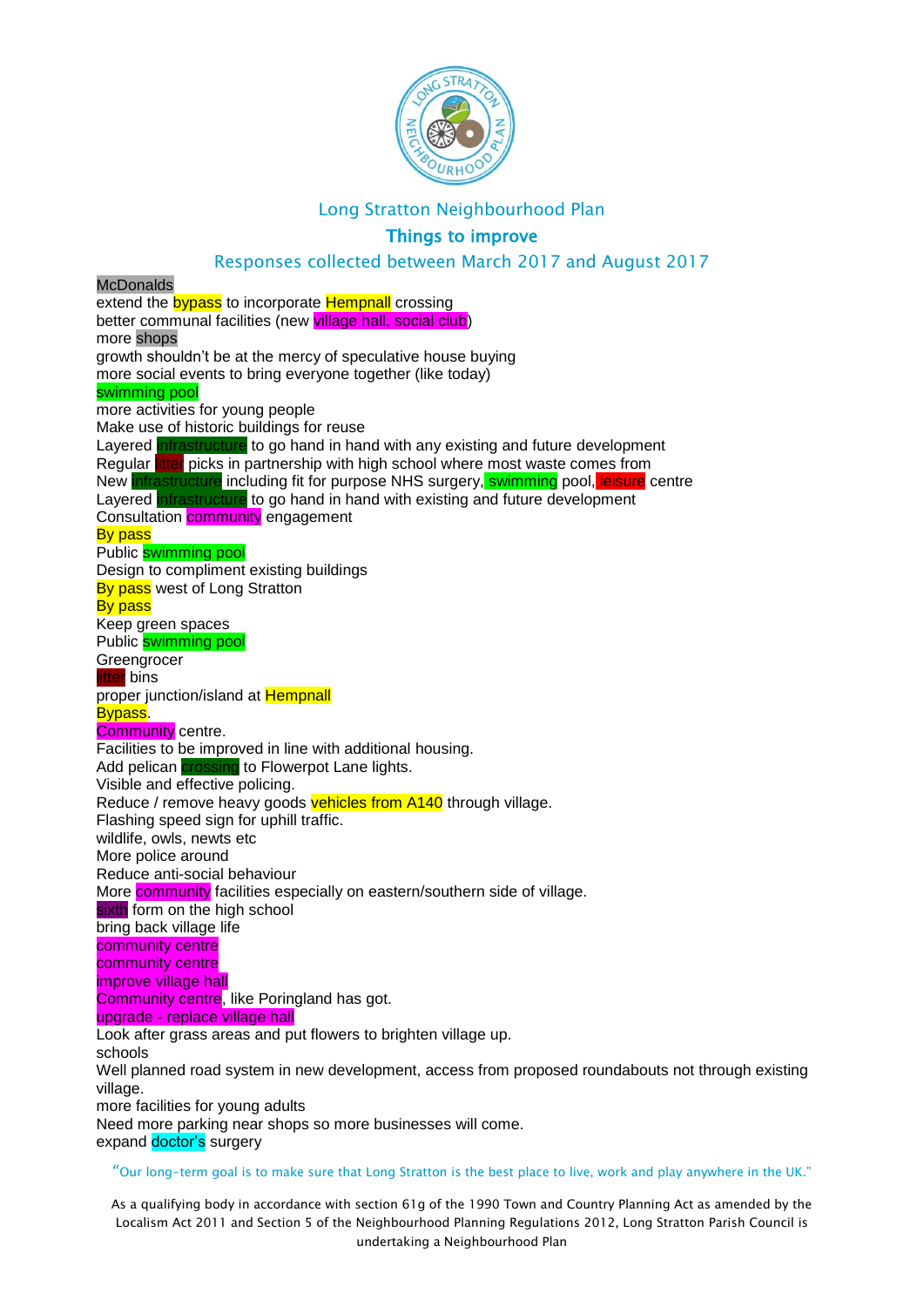

### Things to improve

Responses collected between March 2017 and August 2017 A road crossing on A140, south of village. protect enhance environment, whilst providing better facilities for children and young people bypass Build footpaths and cycle paths to allow access in and out of Long Stratton and into the countryside and surrounding villages. improved infrastructure e.g. Surgery Bigger Library and a Rugby Club main road too busy with too high a volume of traffic New green or walking areas between village and bypass Another good shop more local societies a bank address lack of park on east side of village more cycle paths New Medical facilities Grocery / paper shop at ice-house precinct **Hempnall Crossroads** Better variety of shops By-Pass Control amount of new builds Improved shops a bypass More community events get a pub chain in A 6th form extension to the High School Repair and maintain Roads More gardens with planting to promote wildlife and areas to sit More choice about children being accepted into out of catchment area schools New Village Hall Encourage local, independent shops and cafes etc more traffic lights [to slow down traffic] Create additional recreational areas both for children and adults Swimming pool Footpaths along minor roads down to Long Stratton Speed up CPOs to enable the above, building homes within the NPPF rather than following a shortsighted policy to tarmac over fields, smothering them with brick boxes which obscure south westerly views of the countryside. . more varied housing, but too much expansion would spoil the area Build the Long Stratton bypass from the Pulham roundabout to the **Hempnall** crossroads More amenities at Jermyn Way end of the village Traffic calming Swimming pool Complete the new housing development, thus encouraging more shops look at facilitation for **sports pitches** for the future not just now We would love a cycle path from Long Stratton to Wacton A bypass - dual carriageway to include improvements to the Hempnall crossroad Better bus service Expand the **GP** 

Stop building houses until infrastructure has improved

"Our long-term goal is to make sure that Long Stratton is the best place to live, work and play anywhere in the UK."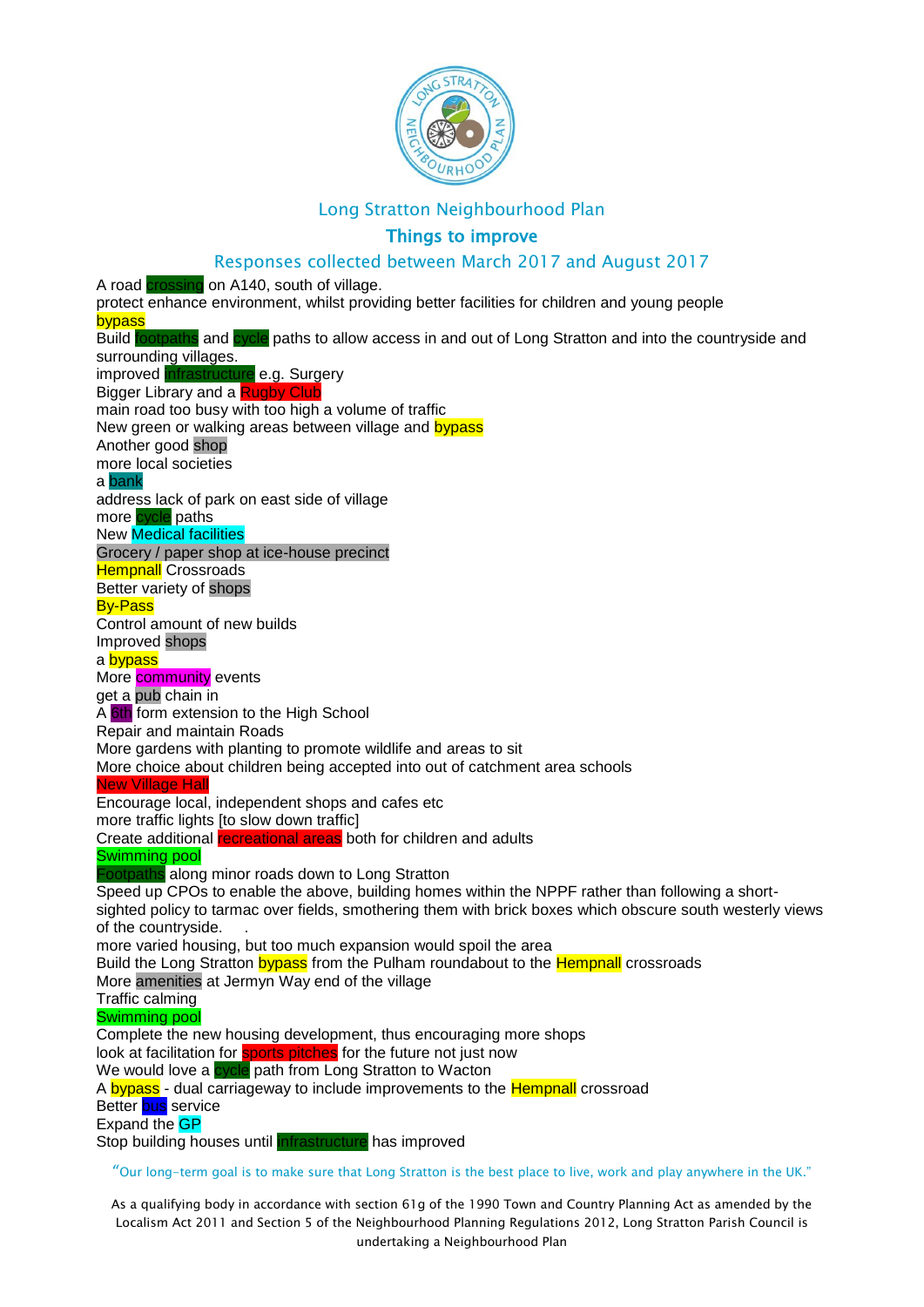

# Things to improve

### Responses collected between March 2017 and August 2017

#### bypass

Create residential only parking Give us better leisure facilities such as a swimming pool More notices about dog fouling and more red bins Less traffic through village Better maintenance of buildings, especially housing - e.g. poor maintenance on Churchfields estate Give choice in cheaper local supermarkets No new housing is St Mary's close Speed restrictions that are fully supported by police bypass the village, single carriage way to avoid a race track like the Scole/Diss bypass A roundabout at the 'Hempnall Crossroads' Help GPS recruit and retain staff Pressure on BT to improve B.Band speed / Encourage competition (Virgin Media) Better mobile phone coverage A free public carpark for shoppers and residents More GP's & maybe minor injury unit New community centre Better mobile signal **Bypass** but not too close to houses Car park by toilets always full more parking needed School for A-Levels New sporting facilities increase upkeep of green areas from 3 to at least 5 times per year. Improved GP availability No more housing it is so that there is no more traffic using the already contested roads. A community hub/village hall **Bypass** Better outdoor **Leisure** facilities New village hall **Bypass** More events to try to bring community together. Same people support anything village tries to do **Bypass By pass** Swimming Pool Child orientated places (Monsters) More houses Swimming pool more shops with variety i.e. clothes shop Install Gas to the rest of the village, not just Churchfields improved *eisure* facilities - *eisure* pool, cinema, bowling, children's play centre A community centre like Poringland with a conference centre above it Bank in Long Stratton Speed limit through village needs addressing make easy access to Church Village hall etc Bank erges cleaning/cutting Good Barclay Bank Branch More variety of shops control of local parking - a more responsive control

"Our long-term goal is to make sure that Long Stratton is the best place to live, work and play anywhere in the UK."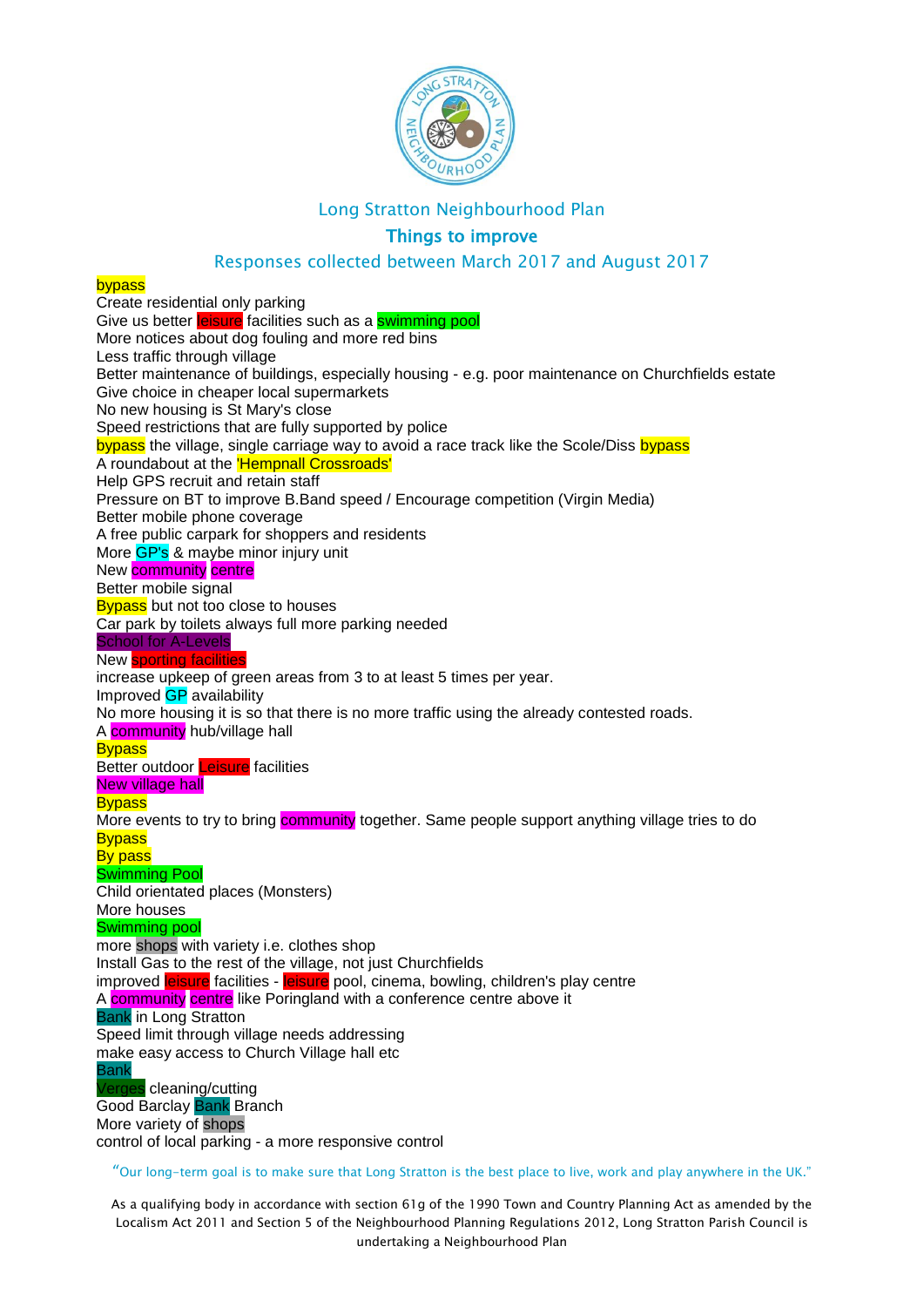

# Things to improve

### Responses collected between March 2017 and August 2017

family friendly venue with food/dinners **Bypass** Not enough 1st time buying homes being built A **community** centre and walk in clinic to see someone ASAP Decent modern pubs that serve food and Starbucks coffee shop A market for village/town Better shopping facilities - plenty of take aways restaurants Decent pub and decent restaurants Shops Community centre Train station General whole village improvement **Community Centre Bypass** Community centre - more younger groups - clubs for families Central park with woods to walk dogs Warden control homes More shops **Community Centre** with proper social cafe Sunday market and decent different shops Buses one on hour one on 1/2 hour Get the village feel back. Not as a small town A model boating lake, like waterways in Gt Yarmouth General facilities schools, libraries Community Centre to cover all A supermarket not owned by Coop More **community** events A paper will all events delivered to surrounding parishes Clean toilets more regularly **Bus** service extending to villages Bank Need a bank More doctors By pass Support for local pubs Swimming pool More local events like fetes No **swimming pool** and have to travel to Diss Bank Community centre by pass **By pass** Car parking need a sweep and debris removed More trees - native hardwood trees planted Parking Designated cycle paths Improve public areas near shops seating/parking More funding for classes at **leisure** centre

"Our long-term goal is to make sure that Long Stratton is the best place to live, work and play anywhere in the UK."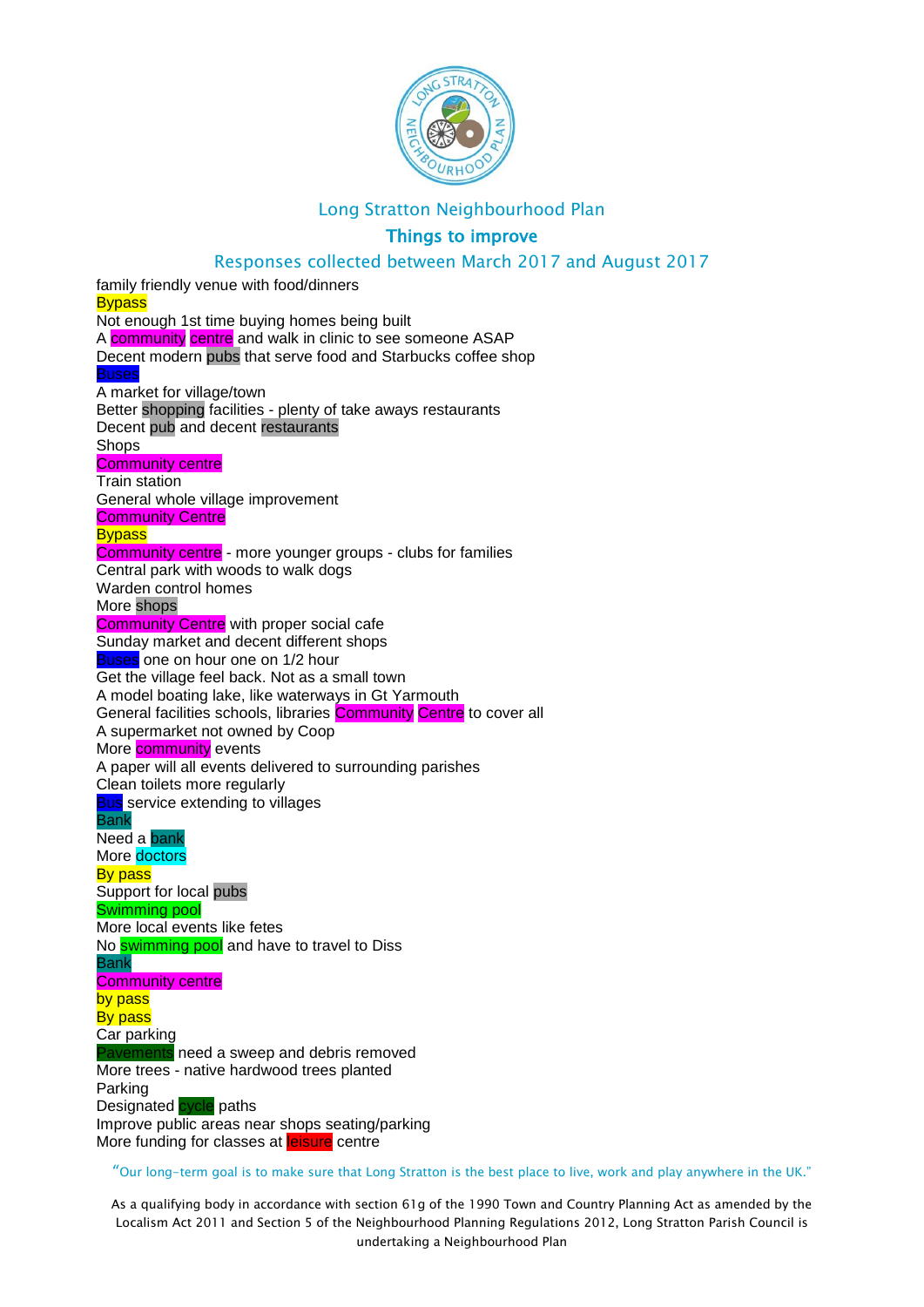

# Things to improve

#### Responses collected between March 2017 and August 2017

Improving *infrastruct* **Community** notice boards bowling alley need a **bank** in the village more policing of things like car racing & dog fouling improved **play areas** discount for locals at the leisure centre cheaper houses with good parking bypass Create a high street for shops/cafe etc Green energy production linked to urban expansion to benefit the N.P. More shops, an effort to connect the east and west side of the village with landscaping Build the by pass By pass More **busses** to Diss station Tax diesel vehicles using Long Stratton By pass Limit size of development Retain green spaces/parks and trees tter collection days in areas of village Speed restriction/humps Flowerpot Lane Better local services. Higher quality new homes. Car parking in centre of Long Stratton. Clean out manhole drains in A140 Cleaner roads. **Community centre** building. Legitimise residents of the street to park in Edges Lane. separate letter with paper original Bus shelters, benches, trees, shrubs, flowers encourage pride in the village. **Bus** shelters, verges and streets TIDY!!! Youth shelter. expand local services bypass cricket pitch **6th** form provision FE cleaner wider paths and communal areas, dog fouling, litter,weed control By pass to allow safe pedestrianisation of village. easier access to doctor Increase police patrols around village estate. **bypass** Additional school and doctor's surgery and facilities for elderly. Need more amenities. Improve Flowerpot lane junction with A140, its deadly. Remove traffic from flowerpot lane to/from Tharston Ind. Estate investment in leisure centre/ Community Hub Build a **swimming pool**. Banking facilities By Pass something or somewhere for the older children to go at night

"Our long-term goal is to make sure that Long Stratton is the best place to live, work and play anywhere in the UK."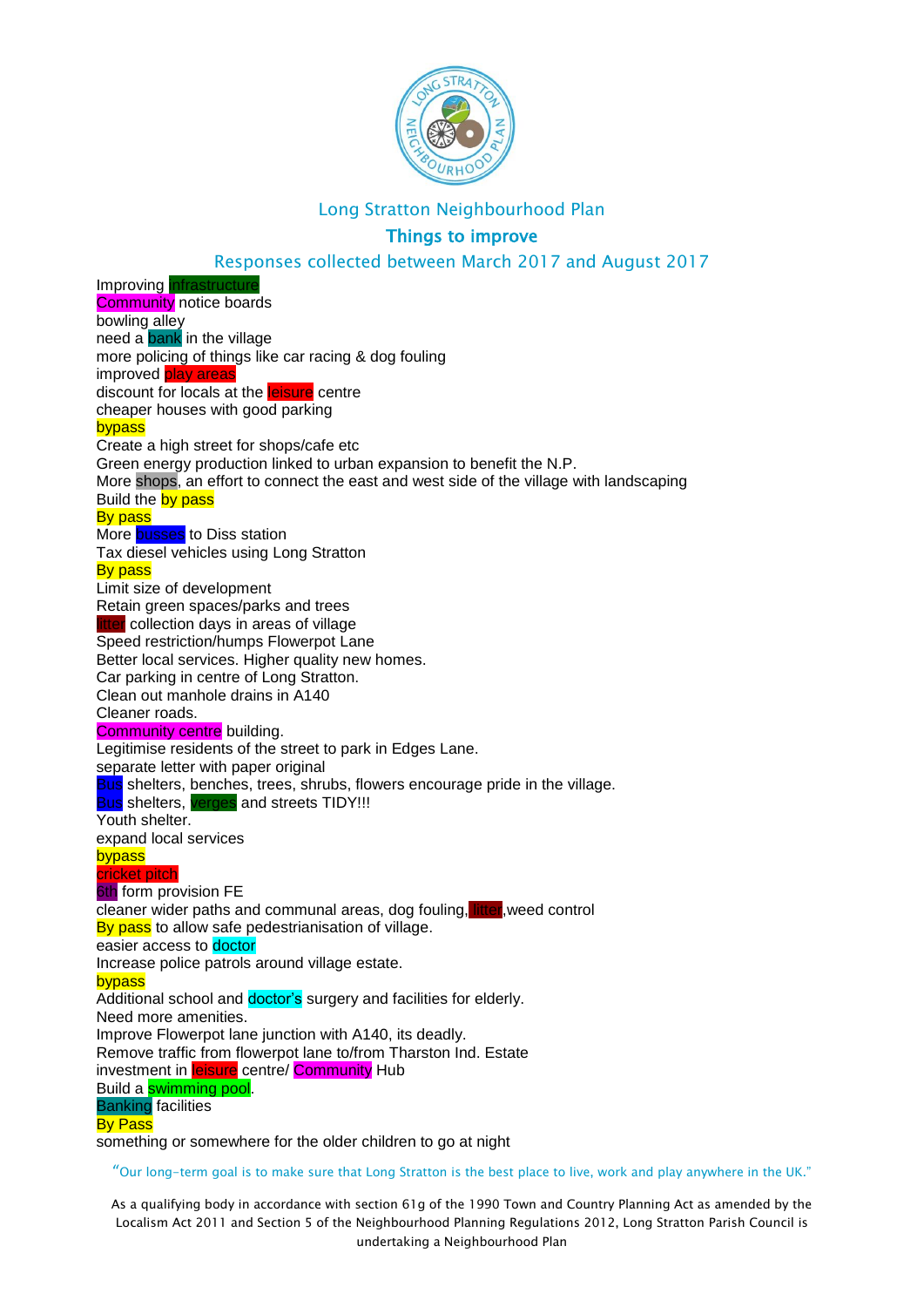

# Things to improve

### Responses collected between March 2017 and August 2017

less charity shops some more good shops better social care deal with traffic on the A140 more free facilities decent retail park Revive carol concert council office Roundabout at Hempnall Fix A140 congestion Less/slower traffic rugby pitch and club 2 Rugby Pitches and a sports building Churchfields side Cut verges during the summer...accidents waiting to happen on small rural roads Clubs and amenities for kids and teenagers More leisure facilities, i.e. the leisure centre needs significant improvement, investment and expansion with a proper leisure facility swimming pool of a suitably warm temperature, wave machines, slides, plus an available for lane **swimming** and water aerobics etc More affordable housing, rented or private.si More frequent bus link to Norwich especially early and rush hour a swimming pool Wholefood shop Lots more dog waste bins Build or re-designate a **swimming pool** for residents who do not attend Long Stratton High School. consider health centre capacity when planning more house building Turn the **Hempnall** crossroads into a roundabout Some sort of **community** heart that isn't based around the busy A140 Cycle path on main road so possible to cycle safely to school community centre We would like the **by-pass** to be built improve school & medical facilities Clamp down on unsocial behaviour Create more parking At Christmas time.... have a bit more than a couple of trees up pelican **crossing** as above Give it a more "village" feel Try and get a bank back. Speed checks/patrols/pedestrian signage Community centre away from main road **Bypass** Can't think of anymore Speed bumps along flowerpot lane Lollipop man for the school children crossing at swan lane/manor road fund youth groups in the village, we have a scout's group that has been in the village since the 70's but still has no HQ and relies on the local churches to use their halls. Designated wildlife areas and hedges around all fields and meadows to stop the destruction of wildlife and ultimately, the human race! Police to point out to residents' consequences of almost blocking roads by parking on both sides of road. Continued development and investment of the leisure centre / recreation ground and kids' parks / skatepark

#### "Our long-term goal is to make sure that Long Stratton is the best place to live, work and play anywhere in the UK."